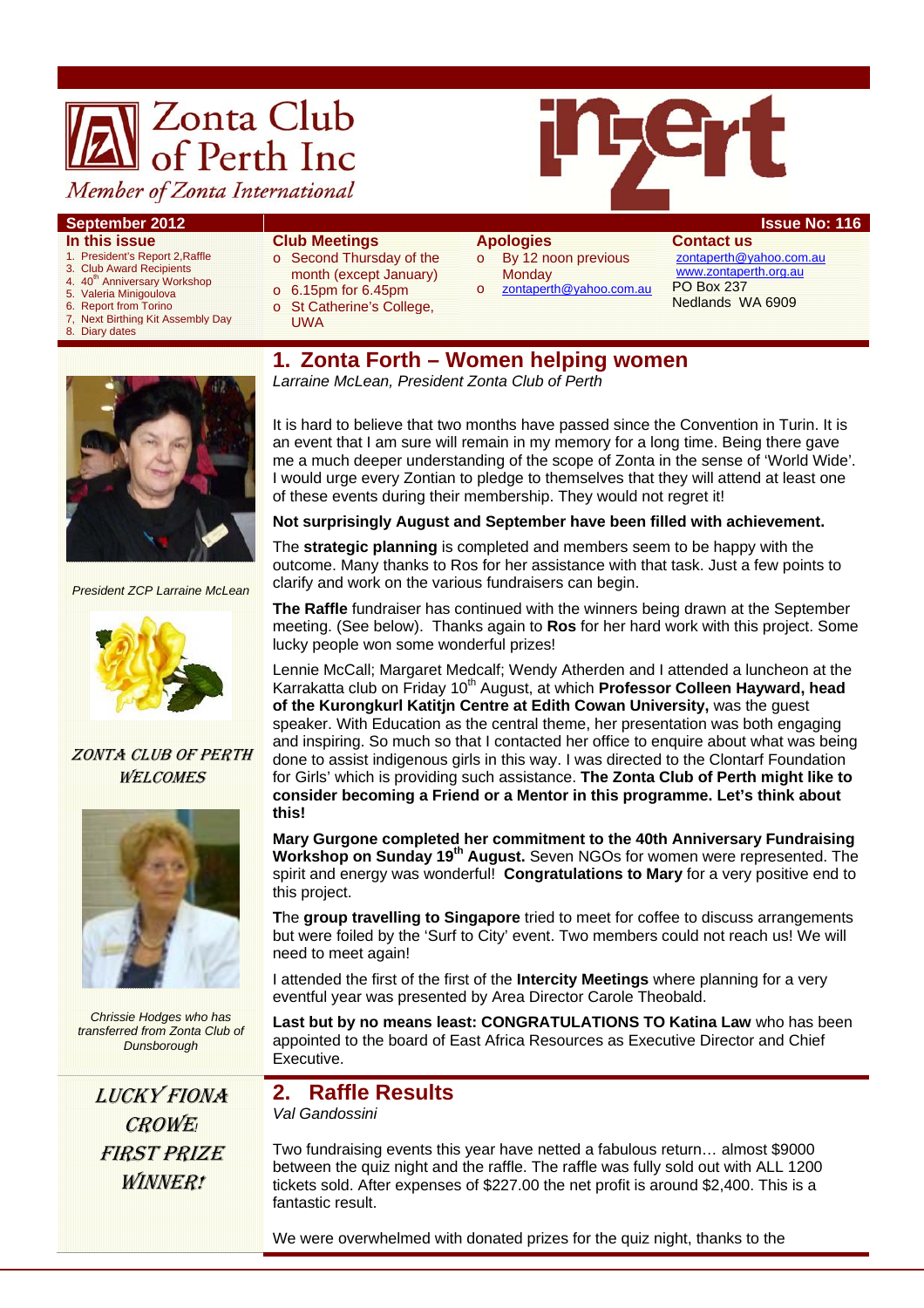

*Dunsborough – beautiful beaches, and surrounded by wineries, attractions and restaurants!* 

generosity of members, and it was decided that three prizes would be withdrawn from the quiz and a separate raffle held. Jill Anderson kindly offered to add another item to the raffle to make it more attractive. Thank you very much to the sponsors who donated prizes (name in brackets) and congratulations to the winners:

- 1st Prize 3 nights accommodation in Dunsborough (Denise
- Hamilton) winner Fiona Crowe, Ticket 0426
- 2nd Prize Painting selected from Stock (Lesley Meaney) winner W Groves, Ticket 0510
- 3rd Prize 12 Bottles of Wine (Jill Anderson/Plantagenet Wines) winner B Manning Ticket 0373
- 4th Prize Voucher (Next Generation Health & Racquet Club/Kings Park) – winner Rayma Allison, Ticket 1195

A very special THANK YOU to Zonta members for their generosity in purchasing and selling tickets. A number of tickets were returned unsold and a big thank you to staff of the Department for Child Protection who supported the Raffle and purchased a significant number of tickets. A big thank you also to members of the Membership & Program team for organizing the raffle.

*Members were delighted to meet two inspirational awardees at the September Club* 

## **3. Zonta Club of Perth Award Recipients 2012**



*L-R Larraine McLean (ZCP President), Emma Boogaert and Val Gandossini* 



*Emma Boogaerdt with her School Principal and ZCP member, Lois*   $J$ oll



*L-R Agnes Vacca, JasmineWalker and Larraine McLean (ZCP President)* 

# *Young Woman in Public Affairs*

*Val Gandossini* 

*meeting….* 

**Emma Boogaerdt** is 17 years old and attends Perth Modern School where she is part of the Student Council and School Board, for the second year. She is also actively involved in school clubs and committees like debating, mock trials, 40 Hour Famine Action Group, future problem solving and Youth Ambassadors Group. After she leaves school she wants to study Law and then hopefully work for an International organisation, like the UN.

For Emma, winning the Young Women in Public Affairs Award is a great honour. Emma believes that Zonta is an important organisation in supporting women worldwide and awards like this are key to encouraging young women in the public sphere, as even in countries like Australia we still see a disparity between genders. Emma is hoping to get more involved in Zonta because the status of women worldwide is an area of interest to her

#### *2012 Education Award*

*Agnes Vacca* 

**Jasmine Walker** was the first female in her family to finish high school (possibly the only one) and definitely the only one that has gone onto higher education. Jasmine is a mum to 3 boys, the first of which was born when she was 18. In fact she had her 3 sons in 3 years. Today they are 8, 6 and 5.

I was really impressed when Jasmine told us how she manages to juggle being a mum of 3 and a student. She is an absolute master of multi-tasking and has really innovative ways of saving time. Jasmine's boys are the main reason she is undertaking university studies. As much as possible, she wants to enable them to be educated, well rounded adults who consider it normal to contribute to society and work for results.

Jasmine is currently studying towards a Bachelor of Health Science and is hoping to carry on into medicine. She would like to assist people to better health and at the same time be able to provide for her boys, without assistance.

The University Education Award committee was very pleased to choose Jasmine as this year's award recipient. We believe that she is someone who is not only very worthy of the award but also a great example of someone who is improving the status of women.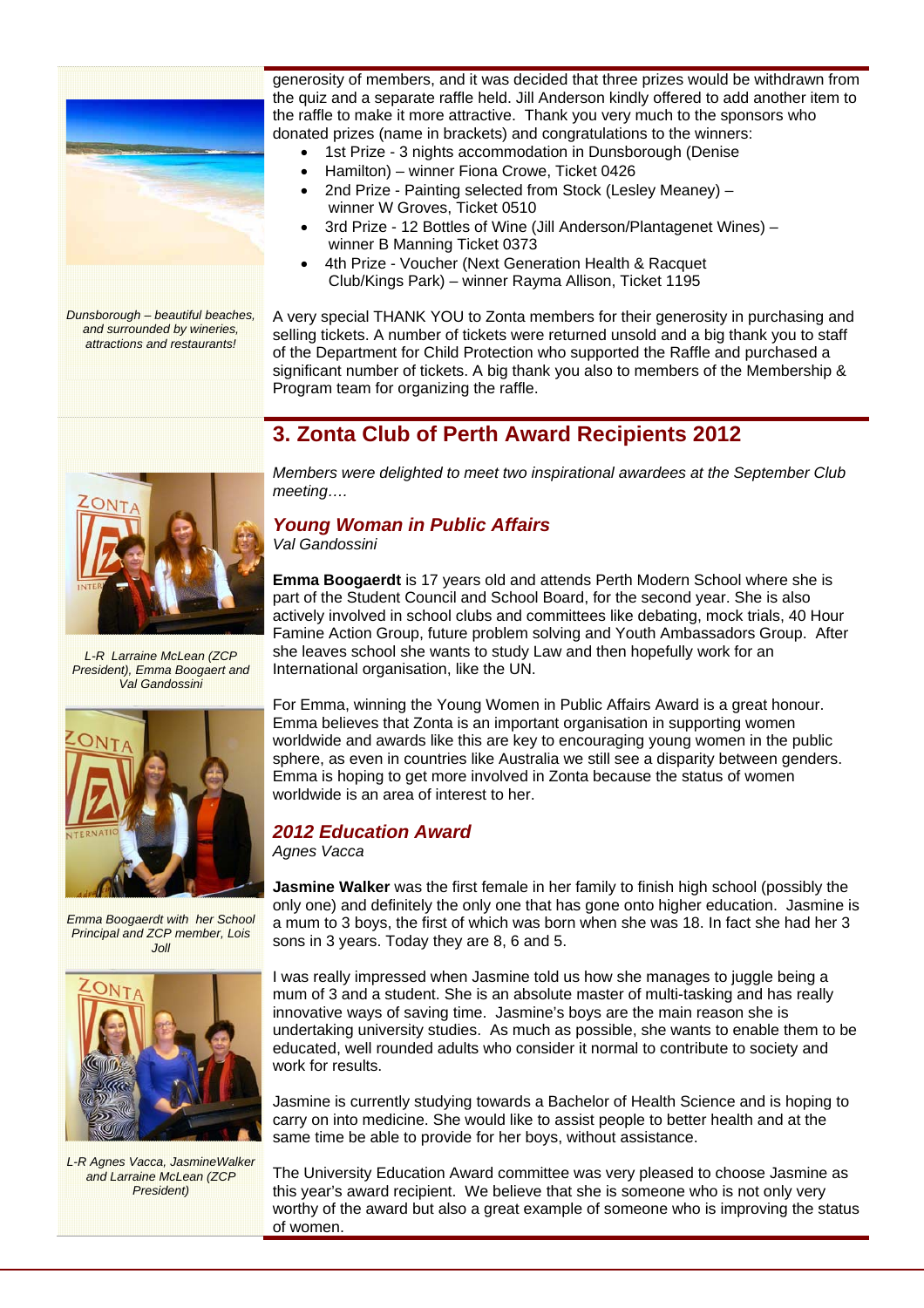

*Mary Gurgone (Immediate past President ZCP) introduces the workshop to everyone.* 



*Anne Butorac listens to the discussion of one group which included Susan Taylor (ZNS) and Margaret Medcalf (ZCP)* 



*The remaiins of afternoon tea!* 



*Karina Moore leads the discussion at her table.* 



*Karina Moore thanks Anne Burorac for her work as an independent evaluation consultant.* 

### **4. 40th Anniversary Fundraising Workshop**  *Mary Gurgone*

On Sunday, 19 August 2012, 1-4pm, the Zonta Club of Perth hosted a Lotterywest supported fundraising workshop for women's not–for-profit service clubs.

The aim of the workshop was to share the outcomes of the  $40<sup>th</sup>$  anniversary fundraising evaluation project that the club recently undertook with the support of a Lotterywest grant, as part of the club's  $40<sup>th</sup>$  year celebration. The generous support from Lotterywest enabled the Zonta Club of Perth to provide this free event in order to share the fundraising successes enjoyed by the club with other like-minded women. The workshop also gave participants the opportunity to learn more about Lotterywest grants, discuss fundraising trends, and join in fellowship.

Participants to the workshop came from seven different clubs providing representation from a variety of organisations including, Zonta International, Soroptimist, Graduate Women and ISHAR

Mary Gurgone former club president, opened the workshop by congratulating participants for their commitment and thanking them for providing the Zonta Club of Perth with the opportunity to share the outcomes of its reflective look at the past 40 years of fundraising. Mary then provided a brief overview of the process for submitting the Lotterywest application which ultimately provided the club with the funds required to contract via tender, an independent evaluation consultant.

Anne Butorac, the successful tenderer for the project then provided the participants with an overview of the key learnings from the research of club documents and interactive sessions with club members. Each participant to the workshop was provided with a copy of the external report on the evaluation to take as a reference to activity they may want to introduce into their own clubs. Anne congratulated the Zonta Club of Perth on the quality of the record keeping such as archived reports, published material and club photographs - all of which provided valuable information to the review and evaluation process. (The club is blessed by the professionalism of the various committee coordinators in writing their annual reports and, Lennie, Marg and 'Tricia – who deserve individual credit for this high standard of record keeping).

The participants were then provided with the opportunity for group discussion around the key issues and findings from the research and how they may be used by women's groups. The groups were prompted by the following questions:

- What are your fundraising aspirations?
- What are the general enablers for fulfilling your fundraising aspirations?
- What can you contribute personally to achieving these aspirations?

This generated quite a buzz in the room and, if it were not for the temptation of the delicious St Catherine's fruit custard tarts and crisp fresh fruit platter provided with afternoon tea, this session would have been hard to draw to a close.

The high energy continued through afternoon tea via the networking and fellowship.

The curiosity for hearing about what other groups had discussed enticed participants back to hear a spokeswomen from each group report back their table's discussion. True to Mary's generous spirit the scribed notes will be typed up and distributed to all participants to share with their clubs. Key themes included: in terms of aspiration, focusing on fundraising activity that raised many dollars for little effort, whilst involving club members and the general community with lots of fun and no 'burnout'. Recommended key enablers for this were passionate members with a gift for using local networks for support and social media for marketing. An innovative enabler was the suggestion that clubs should out-source the skill sets within the club to enable others. On a personal level it was suggested that volunteers should be nurtured and respected and that the power of collective thinking, shared time, truth and realism should be the focus of personal aspirations.

Mary then provided the group with the opportunity to ask questions or comment about any aspect of the evaluation process or the afternoon's discussion. This encouraged a robust open plenary discussion. Mary very ably provided the answers to questions and facilitated the discussion across the room.

In summing up the afternoon Karina Moore thanked all participants for their energetic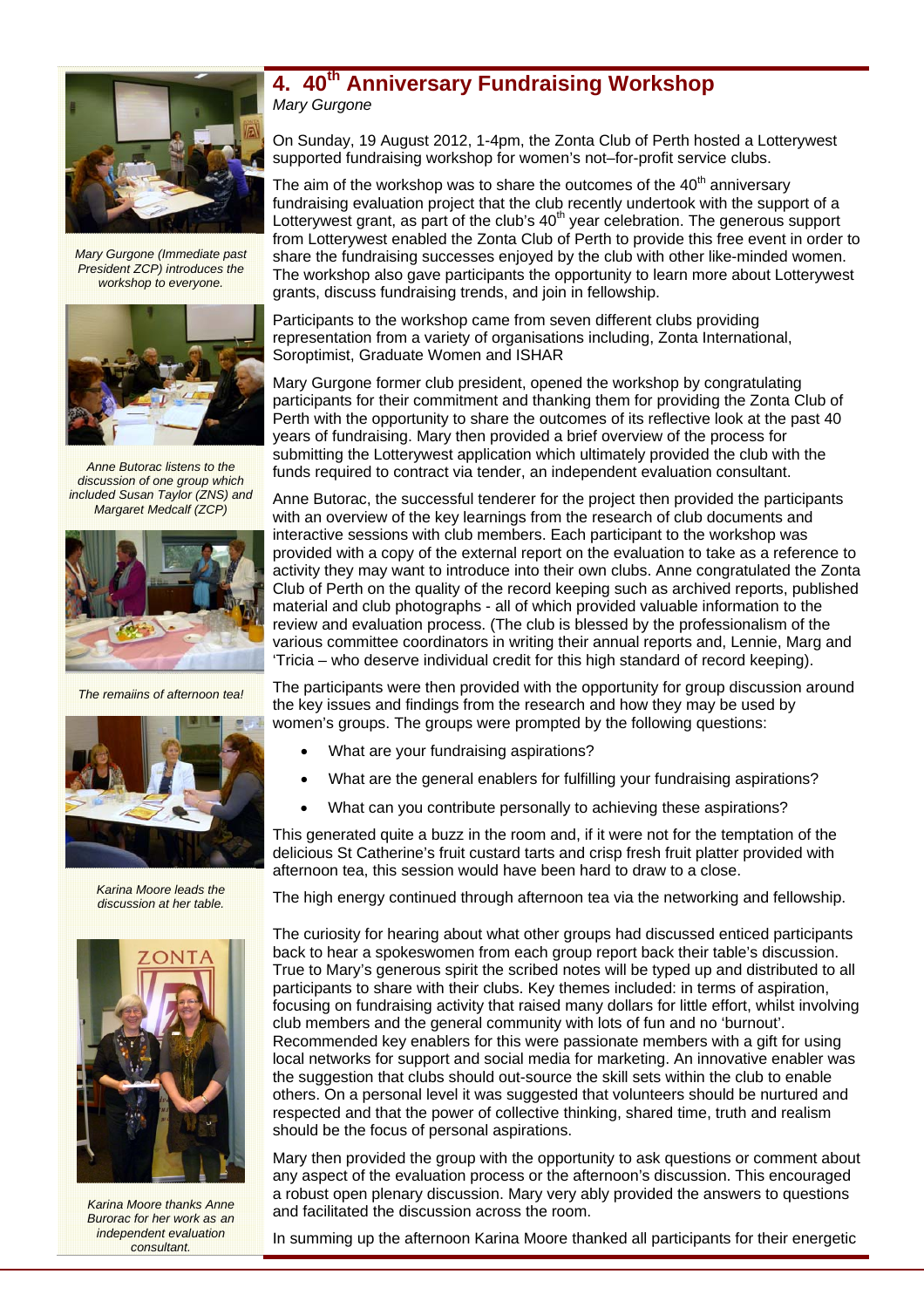

contribution and enthusiasm and encouraged participants to continue to SOAR – focusing on strengths, opportunities, aspirations and results. Karina also acknowledged the work of Anne Butorac who through-out the whole evaluation process gave over and above that which she was actually contracted to do. Thank you sincerely Anne and thank you to all the energetic and committed workshop participants for so generously sharing their time and aspirations at this wonderful collegial event.

# **5. Valeria Minigoulova**



*United Nations Headquarters in New York* 



*Valeria Minigoulova at a speaking event in Paris* 



*Valeria Minigoulova has just completed a two month internship to Australia's UN Mission in New York. Here is her report on her experiences. Valeria is 20 years old and currently a student at UWA.* 

The Coalition for the International Criminal Court is a global network of over 2,500 nongovernmental organizations (NGOs) advocating for a fair, effective and independent International Criminal Court and improved access to justice for victims of war crimes, crimes against humanity and genocide. As the Communications intern, I assisted the CICC Communications section during the 10th annual session of the Assembly of States Parties (ASP) to the Rome Statute, a high-level event held at the United Nations (UN) headquarters in New York.

My contributions during this especially busy time included attending and taking notes during ASP sessions and side events, monitoring daily news coverage of the ASP and the CICC, helping to organize a press conference at the UN and updating CICC newsletters. I was also fortunate enough to be able to sit in on meetings regarding the rights and roles of women and girls in post conflict areas. The CICC is greatly concerned with gender equality and we discussed the development of projects with international NGOs to empower women and aid them to reach economic and social equality.

Unfortunately there were high costs associated with the trip. As a third year Arts student at the University of Western Australia doing a full time degree and with a large community involvement, I was severely limited in my financial opportunities. The chance to travel to America on behalf of both Australia and Western Australia specifically came to cost nearly \$4000. Coming from a single parent family with difficult economic circumstances, I was unable to personally assume the entire cost.

Thanks to the kindness, support and generosity of Zonta I was able to take up this opportunity and become one step closer to achieving my dream of working for the United Nations. Not only was I given an extremely generous financial donation, I also had access to a fantastic support network despite being far from home. Needless to say, it is a once in a lifetime educational opportunity. Through tangible work in the Coalition, I was to increase my knowledge of foreign policy and also how high level international politics work. I was able to provide real assistance to the Coalition and so will be able to take the knowledge I learnt and apply it in my university studies and through my involvement in various community initiatives especially in regards to the empowerment of women.

Once again, thank you Zonta!

## **6. Report from Torino**



*L-R: Outgoing ZI President Dianne Curtis with outgoing D23 Governor Jane Smith at D23 meeting at Convention* 

*Karen Groves was our club delegate at the Zonta International Convention held in Torino, Italy. Over 2300 Zontians attended the Convention that marks the end of one Zonta International 'biennium' and the start of another. It is a time when Zontians come together to reflect on their achievements, discuss issues and plan for the future. Here is an extract of the report Karen presented to the club at the August meeting. All changes to bylaws, details of new projects and copies of presentations may be found on the ZI website at www.zonta.org.* 

#### *Looking back on the 2010- 2012 Biennium*

 I was very impressed by **ZI President Dianne Curtis**. She has overseen a period of huge rationalization in the organization. She has shown creative, proactive leadership, with a very personable but direct style. The **administration**, comprised of 13 staff, headed by Jason Friske, has been streamlined, with greater visibility and credibility through the use of electronic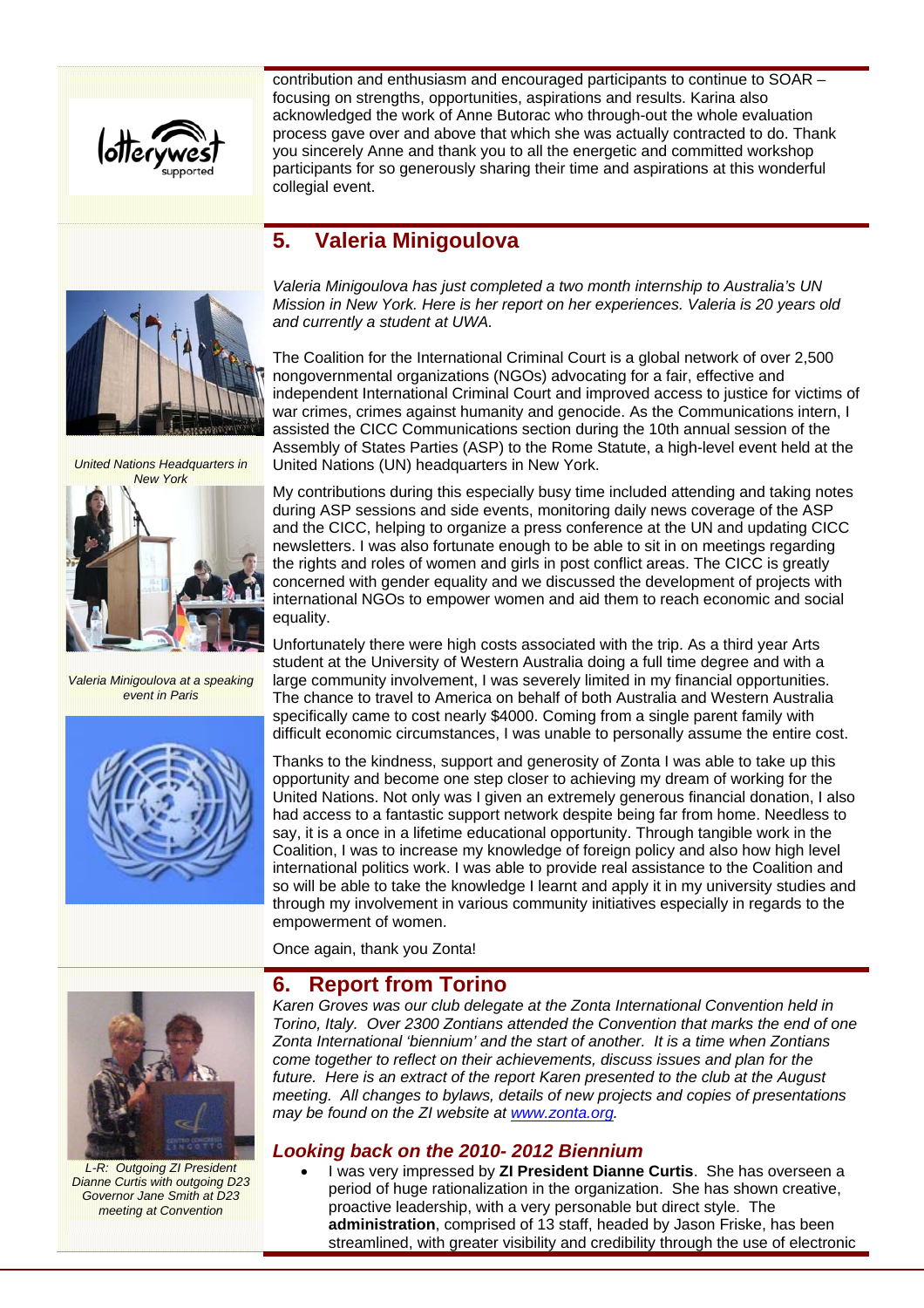

*L-R: Incoming ZI President Lynn McKenzie with outgoing D23 Governor Jane Smith at D23 meeting at Convention.* 



*Dianne Curtis takes questions from the floor in an open forum session* 



*L-R: Club President Larraine McLean and Club Delegate Karen Groves 'in session'* 



*Grand opening with streamer 'cannons'!* 



*National dress was worn for formal events – some were exquisite* 



media; with the complete updating of information on the website; with the fine-tuned allocation of staff resources to make savings in administration costs and with a greater responsiveness to members and their needs.

- Excellent presentations, with accompanying videos, were made to report on the **ZI Projects** of the past Biennium. Led by then President Elect, Lynn McKenzie, officials from UN agencies with whom we partner made impressive reports. Three very stimulating past winners of the Amelia Earhart Fellowship, the Jane M Klausman Women in Business Scholarship and the Young Women in Public Affairs Award thrilled the members with talks on the impact of those **awards** on their careers and lives.
- ZI President Curtis constantly emphasized her desire for all our efforts to be quantified. To this end, she had established an **Achievements Committee**, co-chaired by ZI Directors Maria Jose Landeira Ostergaard and Beryl McMillan. They presented facts and figures on membership, fundraising, increased support of ZI Projects and Awards, contributions to the ZI Foundation and the overall health of the organization. **Impact, transparency and accountability** were their catch cries for the 2010-2012 Biennium. They even presented certificates to some clubs which had topped the Club Achievements Checklist! At the end of the day however, **Membership** – gaining and retaining – is the crucial consideration.
- Two Zontians were honoured with **Meritorious Awards**, Irene Wiese-von Ofen from Germany and Ulla Ljungh-Hoff from Sweden. They were women with many years of membership and leadership and achievements at all levels of the organization.
- There was much interest from Australians, and huge admiration from all, when **Professor Shirley Randell** (born in Perth) was made an **International Honorary Member** of Zonta International. She was described as "a leading expert in public sector and institutional reform in developing countries, gender mainstreaming and human rights for women." These days, she lives in Rwanda and she spoke about her work there – she is certainly a very worthy recipient! That makes two International Honorary Members from Australia in the same year, the other being the Governor General Quentin Bryce.
- You will be interested to know that **our dear former members**, Yvonne Roberts and Jean Oldham, were remembered in a **memorial service** in remembrance of those Zontians who have passed away in the Biennium.
- The **ZI Foundation** Report was a feature event with awards being given for all manner of categories. Our club's contribution to ZIF of one third of funds raised, together with similar contributions from every other club in District 23, meant that our district was mentioned as 1 of only 9 of the 32 districts with 100% of clubs in the district contributing. Individual donations and bequests were being promoted, so actively that daily totals of donations at Convention were given! The last figure I recorded on the second last day was US\$93,358!
- Our hosts made us feel very **welcome in Torino**, and many attendees spoke glowingly of the day tours and pre-Convention tours around beautiful Italy. With over 2000 people attending, one did feel overwhelmed at times. We looked after ourselves in the evenings, although there were some restaurant nights organized on the days before the Opening Ceremony. During the week, a fabulous fashion parade and dinner was attended by over 800 attendees and at least that many attended the Gala Dinner and Closing Ceremony. For many, the traditional Flag Ceremony at the opening was a particular highlight. It was unfortunate that the Convention **keynote speaker**, **Michelle Bachelet**, the first woman Under Secretary and the Executive Director of UN Women, was not able to attend the Opening Ceremony, but gave her powerful address at the Closing Ceremony. This is normally a night with much on the program, including thanking the outgoing Board and installing the incoming Board, so not only did it become a very long night, but her address was not heard by all attendees who were present at the Opening Ceremony. Never-the-less, she was passionate and inspiring. Her address will be on the ZI website.

#### *Looking forward: 2012-2014 Biennium*

 Incoming ZI President Lynn McKenzie from New Zealand will step into the position and build on the current strength of the organization. The Goals are still: Credibility and Visibility, ZI Governance Structures, ZI Foundation